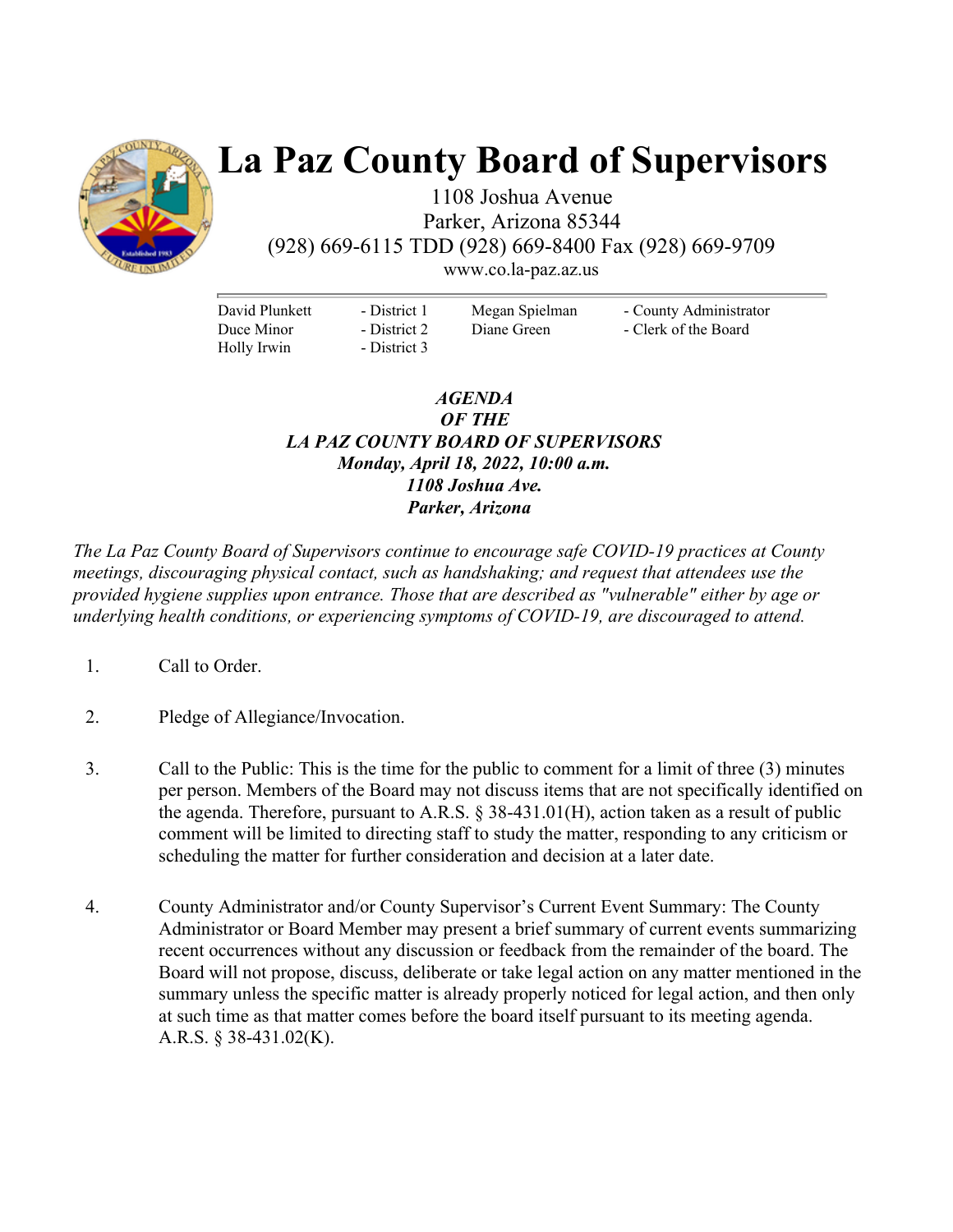*The following items listed under the CONSENT AGENDA will be considered as a group and acted on by one motion with no separate discussion of said items, unless a Board Member so requests. In that event, the item will be removed from the CONSENT AGENDA for separate discussion and action.* 

## 5. **CONSENT AGENDA** *(Discussion and possible action on the following items):*

- a. Approval of Minutes of the Monday, January 3, 2022, 10:00 a.m., Regular Meeting *Clerk of the Board.*
- b. Approve to appoint the position of Building Inspector/Code Compliance Officer for Community Development, a vacant and budgeted position - *Community Development.*
- c. Approve to appoint the position of Property Appraiser Apprentice, a vacant and budgeted position - *Assessor.*
- d. Approve to appoint the position of Public Works Maintenance Worker II; a vacant and budgeted position - *Public Works.*
- e. Approve to appoint the position of Public Works Maintenance Worker II; a vacant and budgeted position - *Public Works.*
- f. Approve to appoint the position of Public Works Maintenance Worker II; a vacant and budgeted position - *Public Works.*
- g. Approve to accept grant funding from Arizona State Parks, State Lake Improvement Fund, Project Agreement Number ASPT 782207, in the amount of \$30,128, a reimbursement grant, for the replacement of the Air Conditioning System at the Boating Safety Office; authorizing Lt. Richard Epps to sign the agreement - *Sheriff.*
- h. Approve to award Scott's Air Conditioning, the Air Conditioning replacement at the Boating Safety Center building to be paid for by Arizona State Parks, State Lake Improvement Funds awarded to La Paz County Sheriff's Office Project Agreement ASPT #782207; quote in the amount of \$30,128 - *Sheriff.*
- i. Approve Arizona Criminal Justice Commission FY22 Arizona Coronavirus Emergency Supplemental Funding Award, ACESF-22-005, awarded to Victim Services for office supplies in the amount of \$7,501.18 - *County Attorney.*
- j. Approve to authorize the La Paz County Park's Director to advertise for bid proposals relating the Community Development Block Grant (CDBG) grant 117-22, providing funds to remodel bathrooms at the La Paz County Park to bring them into ADA compliance - *Parks/County Attorney.*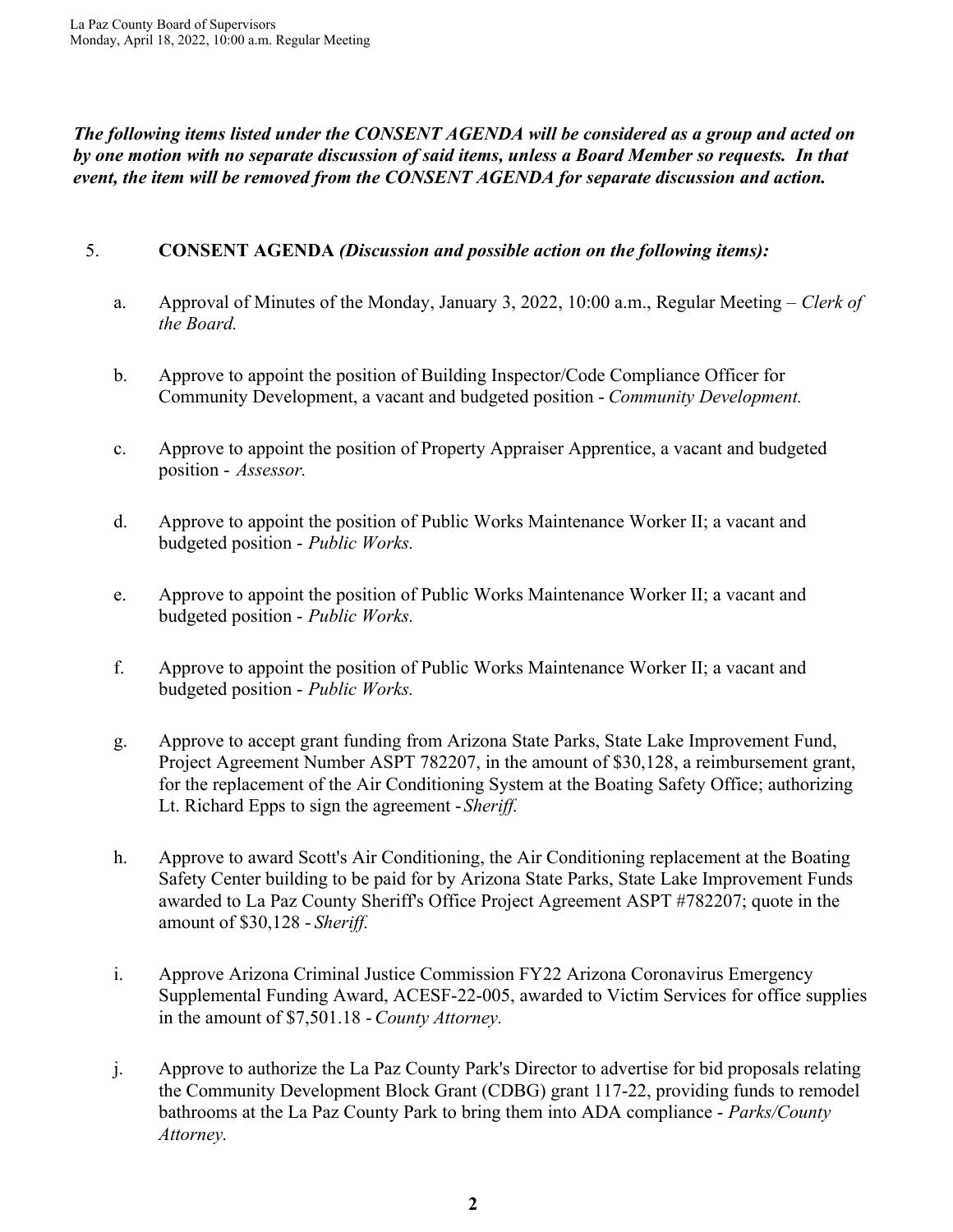- k. Approve Intergovernmental Agreement between the Town of Quartzsite and La Paz County for on-call building inspection and plan check services to each other, with compensation; for a term of three (3) years from the date of execution unless this agreement is extended by mutual agreement of the parties - *Community Development.*
- l. Approve Commercial Lease Agreement with Sky Rancho, LLC, for real estate located at 1014 and 1015 11th Street, Parker, for the relocation of the Preparedness Program; 100% grant funded - *Preparedness/Health.*

## **REGULAR AGENDA** *(Discussion and possible action on the following items):*

- 6. Adopt Proclamation No. 2022-05, Proclaiming May 1 7, 2022, "Youth Week" and May 5, 2022, "Youth Day" - *Board of Supervisors.*
- 7. Approve to adopt Resolution No. 2022-06, a Resolution of the Board of Supervisors of La Paz County adopting a Fair Housing Policy, making known its commitment to the principle of Fair Housing and describing actions it shall undertake to affirm actively further Fair Housing - *Board of Supervisors.*
- 8. *Public Hearing:* Ordinance No. 2022-01, An Ordinance Repealing and Replacing Ordinance No. 2003-07, Establishing Court Security and Other Fees for the Justice of the Peace Courts Located in the County of La Paz - *Justice Courts.*
- 9. Adopt Ordinance No. 2022- 01, An Ordinance Repealing and Replacing Ordinance No. 2003-07, Establishing Court Security and Other Fees for the Justice of the Peace Courts Located in the County of La Paz - *Justice Courts.*
- 10. Approve to publish Public Hearing Notices for Public Service Franchise applications received from Cactus State Utility Operating Company, LLC for: 1) Q Mountain System and 2) Harrisburg System - *Clerk of the Board.*
- 11. Ratify renewal contract with Mil Geospatial, including the revised rates and expanded services, retroactive to April 1, 2022, for a period of three years - *Community Development.*
- 12. Discussion and possible action to appoint a Supervisor, or their designee, to the WACOG Regional Council On Aging Board. - *Board of Supervisors.*
- 13. Discussion and possible action to appoint a Supervisor, to the WACOG County Advisory Council. - *Board of Supervisors.*
- 14. Discussion and possible action to appoint a member to the Economic Development Corporation. - *Board of Supervisors.*